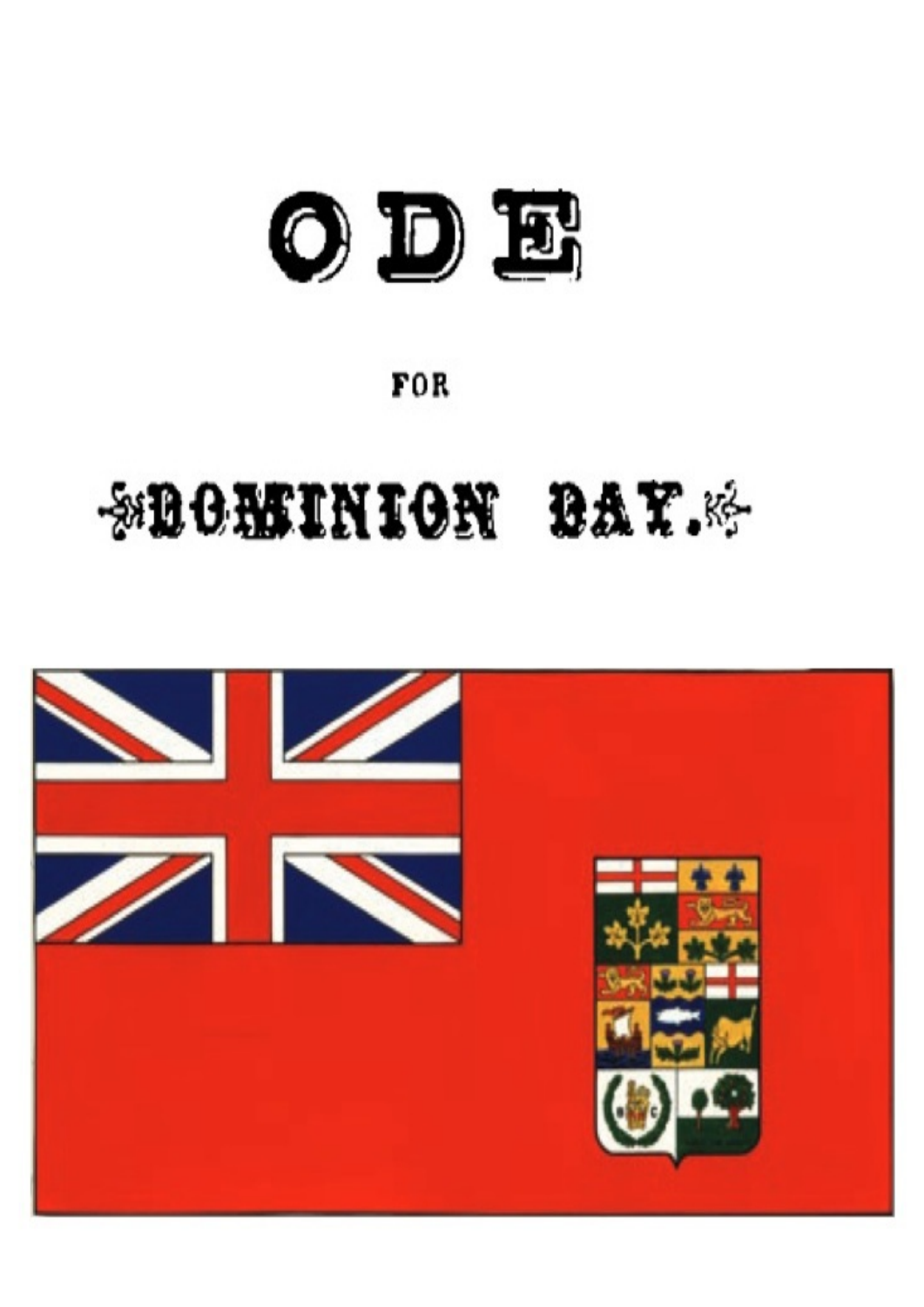### **\* A DistributedProofreaders Canada eBook \***

This ebook is made available at no cost and with very few restrictions. These restrictions apply only if (1) you make a change in the ebook (other than alteration for different display devices), or (2) you are making commercial use of the ebook. If either of these conditions applies, please contact a FP administrator before proceeding.

This work is in the Canadian public domain, but may be under copyright in some countries. If you live outside Canada, check your country's copyright laws. IF THE BOOK IS UNDER COPYRIGHT IN YOUR COUNTRY, DO NOT DOWNLOAD OR REDISTRIBUTE THIS FILE.

*Title:* Ode for Dominion Day *Date of first publication:* 1879 *Author:* anonymous *Date first posted:* June 24, 2014 *Date last updated:* June 24, 2014 Faded Page eBook #20140609

This ebook was produced by: Larry Harrison, Elizabeth S. Oscanyan & the online Distributed Proofreaders Canada teamat http://www.pgdpcanada.net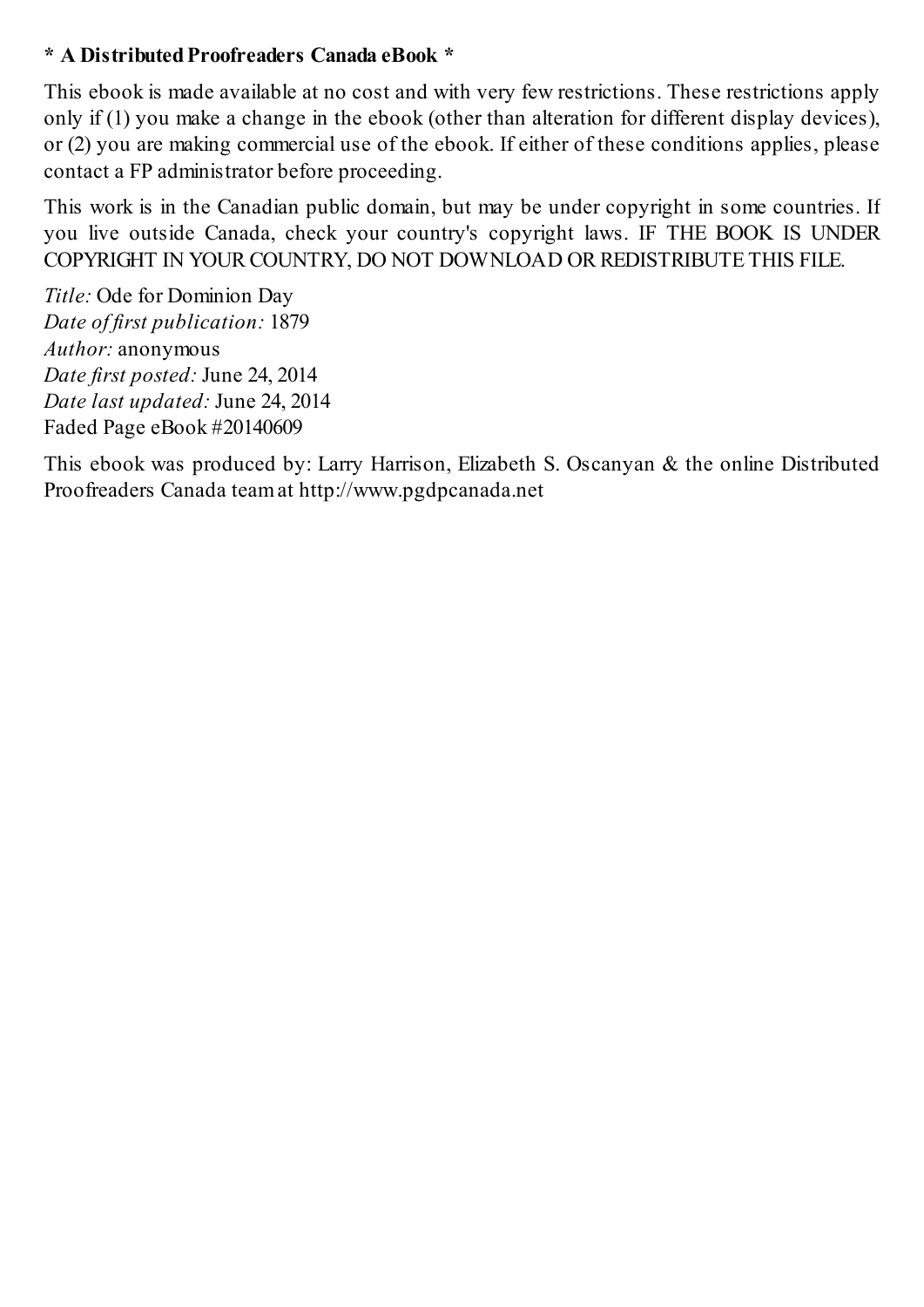# **ODE**

FOR

### **DOMINION DAY.**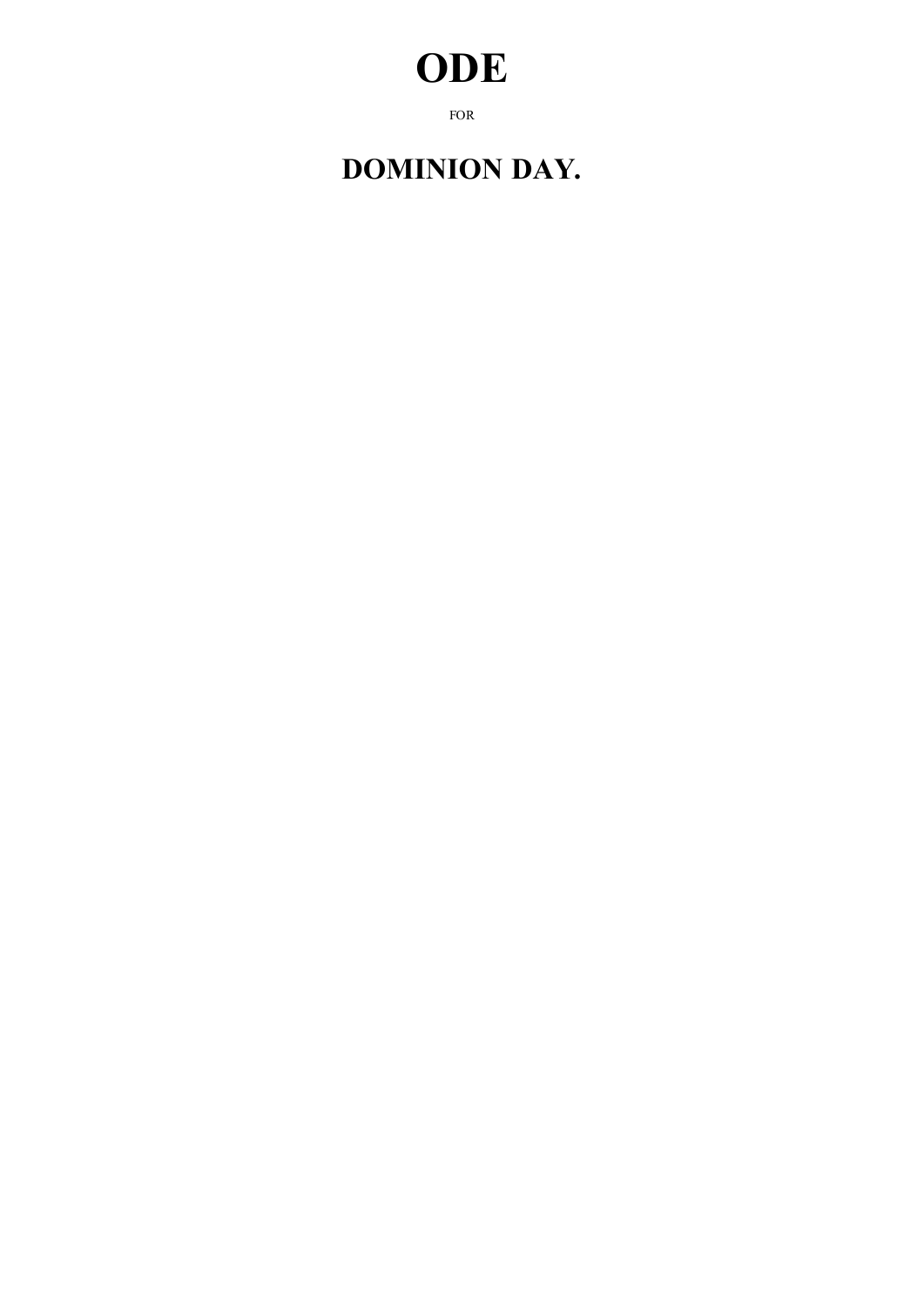#### **THE ARGUMENT.**

The Genius of Canada mourning in her solitary haunts on the banks of the Ottawa. Consolation is offered to her. A council of chiefs is called from which the greatest results are anticipated. But evil passions interfere; factions and parties arise. The white man comes. The wigwams of the Aborigenes are seen near his dwellings. This picture of peace comforts the guardian spirit. She experiences still greater joy on beholding the prosperity of the country, the harmony of its races, and its more recent developments.

O saddest lot! In lonely grot, Bound by unholy spell Cheerless ever to dwell! Thou mournest, hapless sprite, Wrapped in thy misty pall. Nought can thy soul delight Lone by the melancholy waterfall. The pines around, The weeping skies, The dull cold swampy ground And caverns dark e'er greet thine eyes. The moaning wind and hissing wave, Of spectres dread the hollow groans That echo as o'er nature's grave, Of Goblins fell the dismal tones, The whirling demon-pool that yawns<sup>[1]</sup> Aye thirsting, panting for its prey, That Stygian tide o'er which ne'er dawns The cheering light of rising day: What awful sounds thine ears assail, O, genius of the forest land! No marvel if thy solemn wail Thine Ottawa's echoes all command! Yet cheer thee, solitary Sprite! An aged Chief, in councilsage, Thine eyes shall see. Ere dawning light, Each warrior shall his care engage O'er hardiest braves that long has borne, In forests wild, unquestioned sway, FromManitoulin's woods unshorn, To billows of the "Salt Lake" spray. Ah! hope not that the weary sprite In sagest councilshall delight, Lo! promptly round the Chieftain strong,

Crowd counsellors, a motley throng,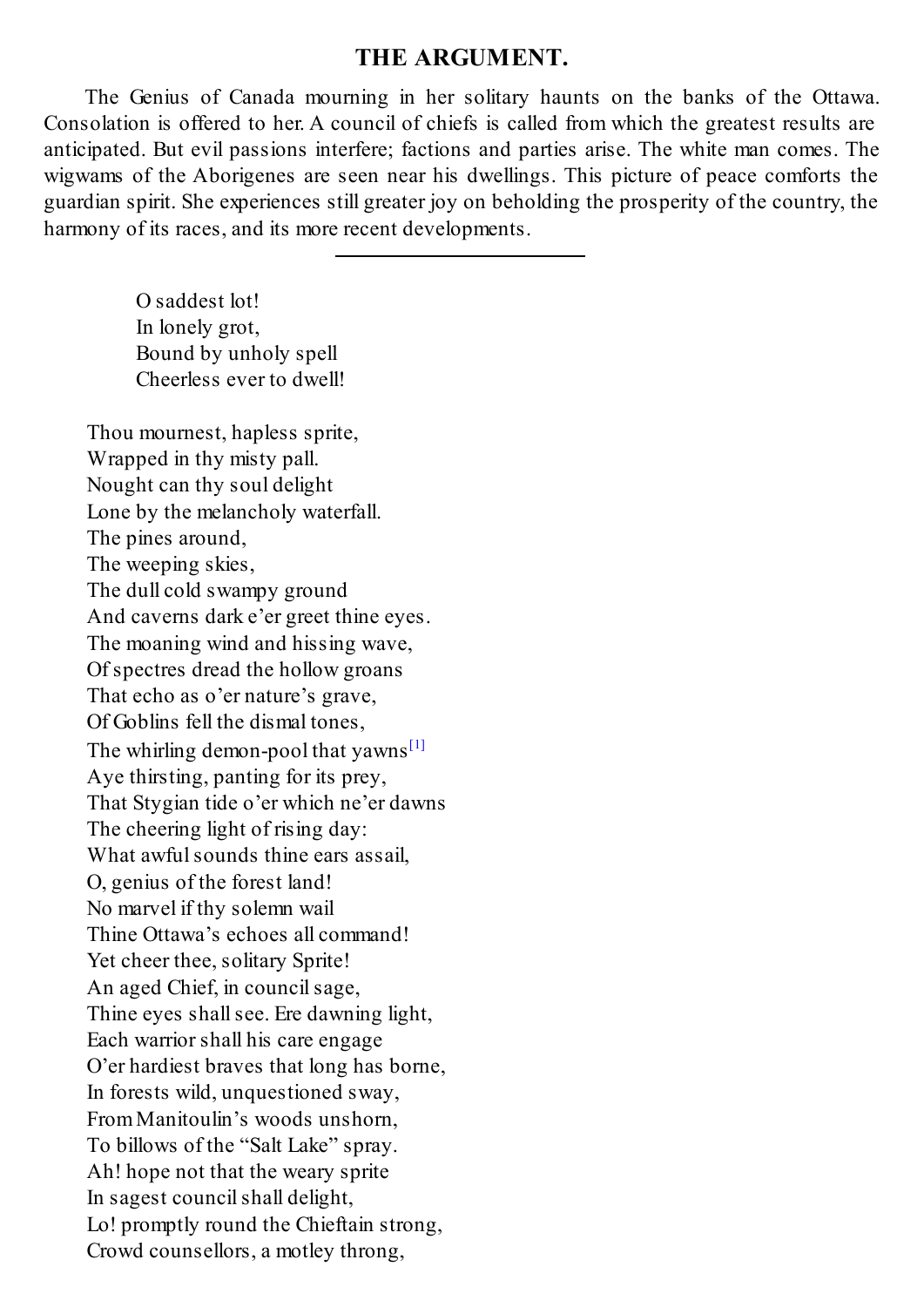Each passion o'er his dauntless soul, Claims for itself unique control, First envy seeks her empire to secure, "Divide and Rule," have sages said, This maximenvy plies—her task is sure, Dissension o'er the wigwam's spread.

Ambition next her towering head uprears. Mad faction tears the grave Divan; Considerate counsel there no more appears, Each growling party for its man.

In anger frowns the Chief, fromblood shot eyes Fierce lightning's dart;—the throng recoils; But wrathful soon, its anger's torrents rise; The Council all with fury boils.

"Revenge! revenge!" the haughty Chieftains cry; "Revenge!" above the torrent's roar, They louder yell; 'tis watchword and reply; "Revenge! Revenge!" o'er Ottawa's shore.

O! Perisprite! can nought the tempest still? Bid music's sound Aloud resound! It conquered Saul And soothed his soul When flew the dart In fury to the shepherd's heart.

Soft pity to infuse, Invoke the tuneful muse. The Persian victor owned its power; To sorrow moved, his fury o'er, Stern fortune's fitful mood he mourned, His burning rage to sighs he turned, And grieving o'er man's ills below, The gushing tears began to flow.

Sing Peri, sing Sweet peace and hope and mercy's power. Bid forests ring, And o'er the boiling wave, Diffuse the soothing strain; The song of hope shall save. When powerless all beside To stemwild passion's tide.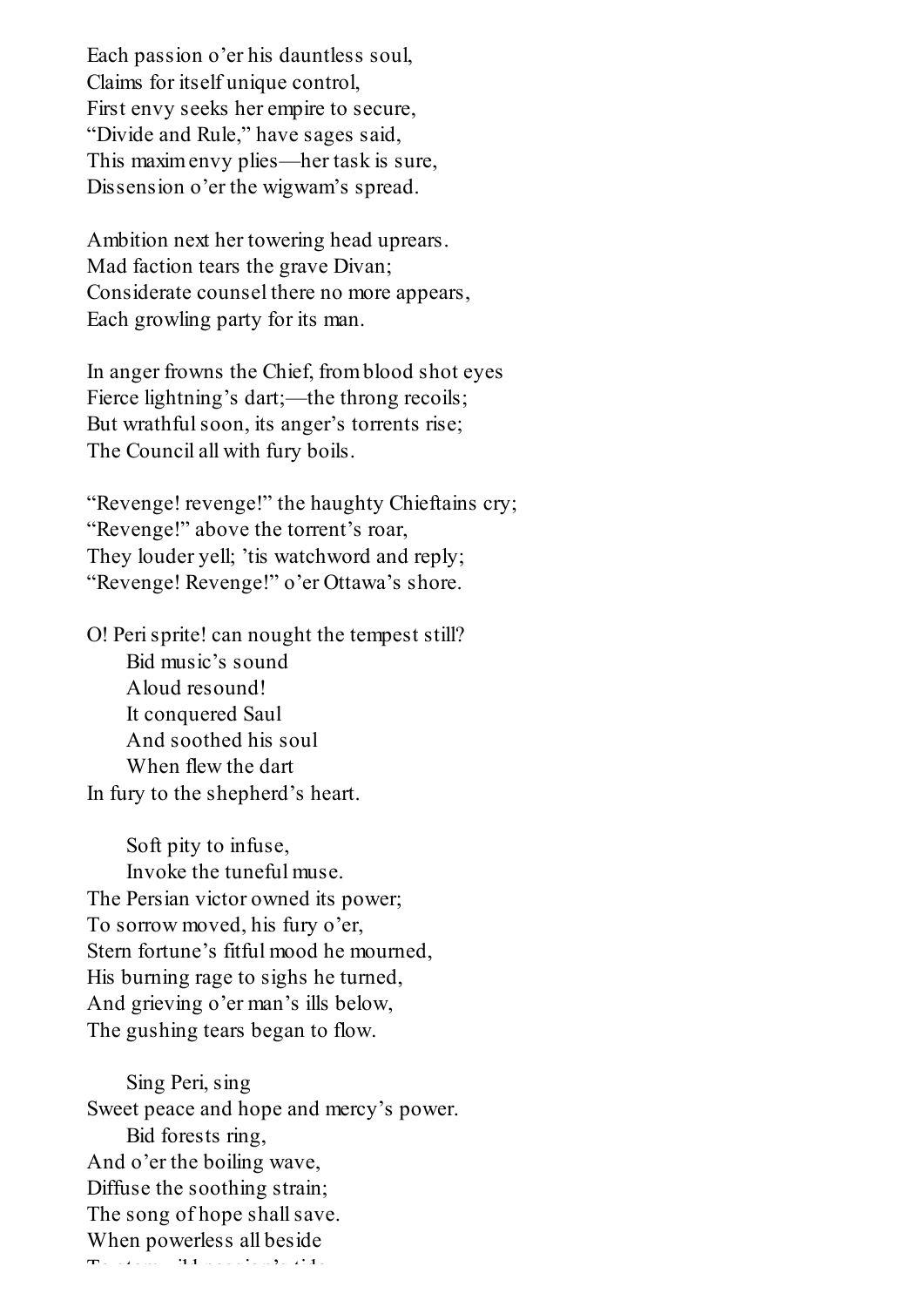O, for Timotheus' strain! Or thine, Cecilia divine! In holiest rapture's vein, In harmony sublime, Let both combine, The spheres conjoin. As echo to the cascade's chime tones, divinest maid, That "drew an angel down." Or thine, upon the sounding lyre that made Those master lays that mortals bore In ecstacy to Heaven! In songs all new be given Oh hill and plain, Hope's cheering strain! Lo, in ecstatic measures, Tells she of promised pleasures!

Touched by her magic hand, the chords resound; Louder and louder still she pours along Her sweetest notes; the caverns echo round; The charmed dryads, warble to the song; Earth's loveliest scenes the entrancing music hail, And vocal are the woods, the hills, the vale. Now, as her softest, holiest themes she chose, Were heard responsive, murmuring at each close, Celestial voices round the listening shore. "Let joy prevail! be hate and war no more." The choral Naiads sang. The red man smiled, His soul with pleasure thrilled, and he threw down His gory tomahawk! No more defiled Shall be his hand to seek in blood the victor crown.

Seeks choice delight A traveller wight. Fromdistant clime Earnest he roams Charmed with the chime Of the rushing tide that foams Through varied scenes and new. By Ottawa's shelving shore, Bursts on his gladdened view, Men's happiest homes before, The wigwam's curling smoke, What rapture to his soul the scene!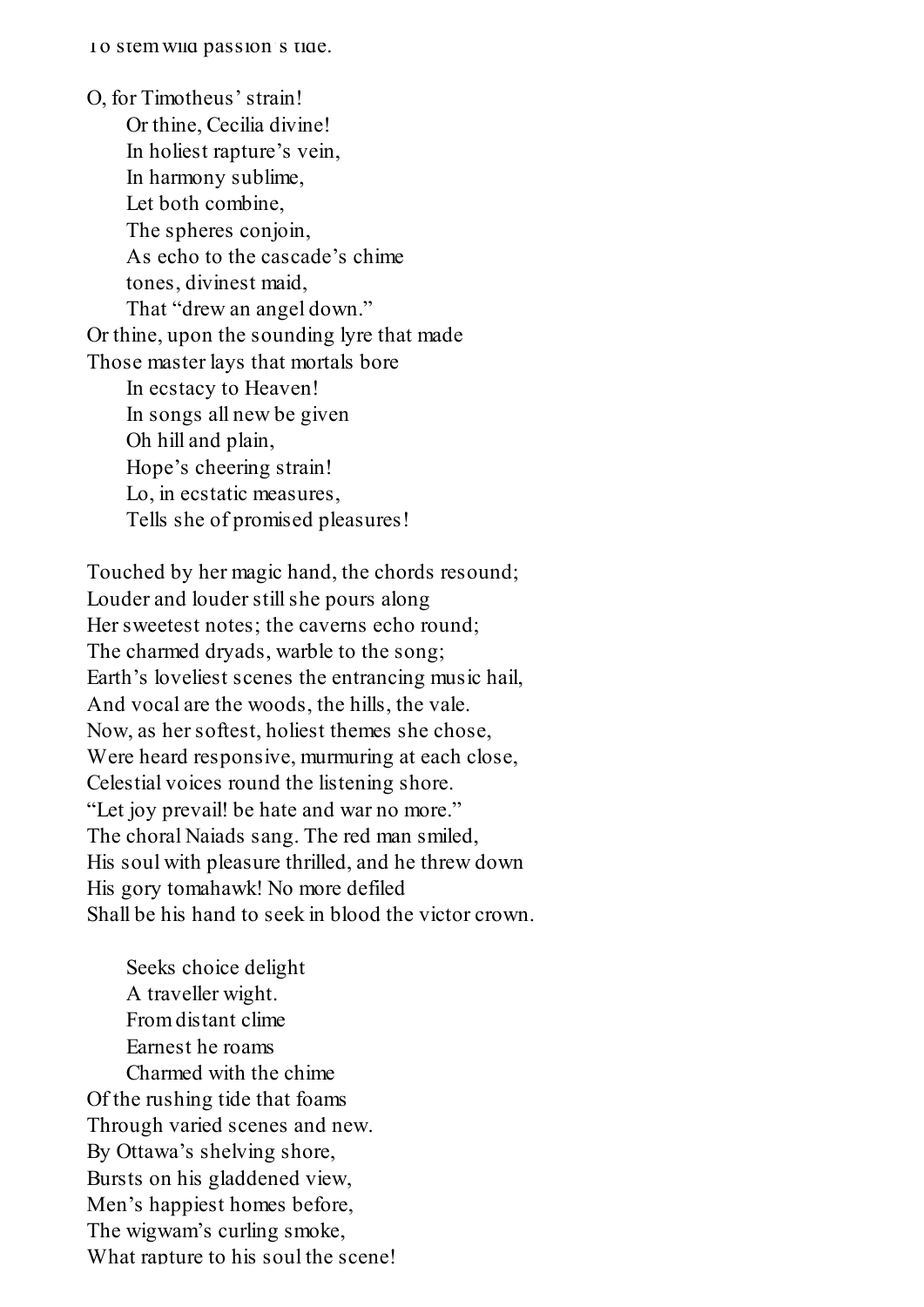When rapidly to the source the scene  $\alpha$ Is this the conquered red man's yoke Free as the winds to roamthrough forests green?

'Tis even so. And thus 'twill ever be So long as o'er the heaving Ocean wave, Britannia's flag shall bravely float and free. The favored Indian prays: "Our Mother save" 'Neath his roof of the sweetest summer leaves, With a heart as leal as the bravest chief That ever bore a Briton's sword; nor grieves O'er his altered lot, aye light, as the leaf His bounding step, as he fearlessly roams In his native woods, 'mid the white men's homes.

Well may thy Genius, Canada, rejoice, Peace like to thine ne'er yet to men was known, Still flows thy fortune's tide, thy noblest choice Fair freedomstill; nor freedom's gift alone, Fired not by lust of conquest—pride of power, Thy people bold with philanthropic will, Their enterprise extend the world out o'er, Right glad to mitigate the sumof ill. The Nations meet thee with an equal soul; Their richest trade ships press around thy shores. And far beyond the raging main's control, The wealth of worlds out-pour in boundless stores.

"O, happiest lot!" the exultant Peri cries, "Lo! more than e'er I dreamed, I now behold; O, blest the most of all beneath the skies? Peace, Freedomyours, and happiness untold! O! to the latest hour of changeful time May gracious Heaven this era bright prolong!" So prays the red man, too, unstained by crime; Ardent he prays, and thankful pours the song.

"Such tranquil days Gods only can bestow, Thanks ever to the Christian's Manitou! Benign Victoria's rule dispels all fears, Be ours this happiness to latest years! The CONSTITUTION FREE our firmest stay, Late may our MOTHER GREAT to realms of day Honored return; above her spirit flown, Be Freedom, Peace and Plenty still our own, Britannia's guardian mantle o'er us thrown!"